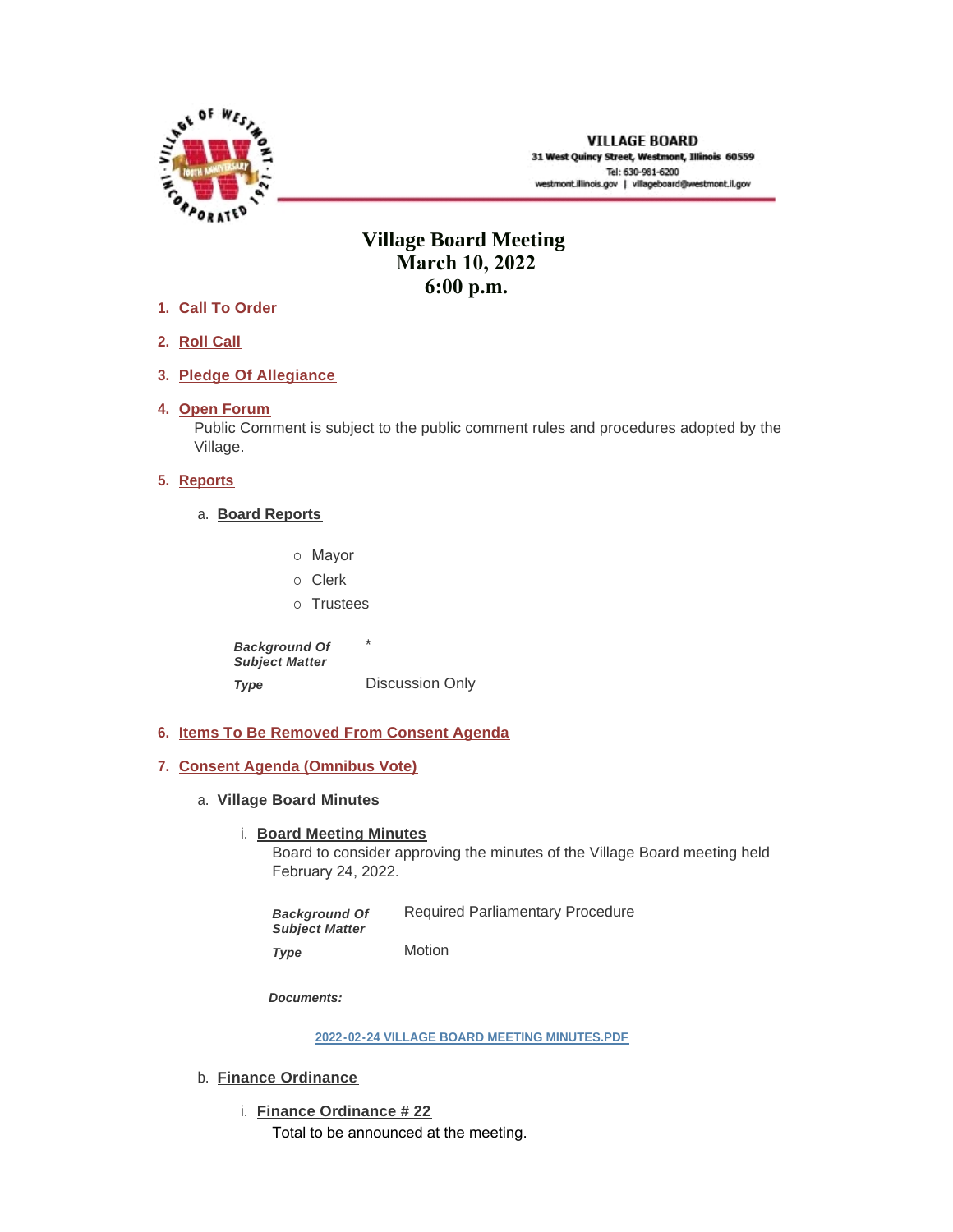\* Motion *Background Of Subject Matter Type* 

### **Purchase Orders** c.

#### **PO 22202194** i.

Westmont Park District \$133,036.00

| <b>Background Of</b>  | Partial reimbursement for purchase of 418 N Warwick |
|-----------------------|-----------------------------------------------------|
| <b>Subject Matter</b> |                                                     |

Purchase Order *Type* 

Yes *Budgeted* 

*Documents:*

#### **[22202194.PDF](https://westmont.illinois.gov/AgendaCenter/ViewFile/Item/8532?fileID=12617)**

#### **PO 22202228** ii.

Thomas Engineering Group LLC \$59,700.00

| <b>Background Of</b><br><b>Subject Matter</b> | Lincoln/Irving Parking Lot Phase 3 Engineering |
|-----------------------------------------------|------------------------------------------------|
| Type                                          | Purchase Order                                 |
| <b>Budgeted</b>                               | Yes                                            |

*Documents:*

#### **[22202228.PDF](https://westmont.illinois.gov/AgendaCenter/ViewFile/Item/8530?fileID=12615)**

# **PO 22202229** iii. Bell Fuels \$40,000.00

| <b>Background Of</b><br><b>Subject Matter</b> | <b>Fuel Purchase</b>                                                                                                                                   |
|-----------------------------------------------|--------------------------------------------------------------------------------------------------------------------------------------------------------|
| <b>Additional</b><br><b>Background</b>        | This purchase order represents an amount for the<br>remainder of the fiscal year, and payments will be made<br>as needed during the course of the year |
| Type                                          | Purchase Order                                                                                                                                         |
| <b>Budgeted</b>                               | Yes                                                                                                                                                    |

*Budgeted* 

*Documents:*

### **[22202229.PDF](https://westmont.illinois.gov/AgendaCenter/ViewFile/Item/8531?fileID=12616)**

iv. Total Of Purchase Orders

\$ 232,736.00

\* *Background Of Subject Matter* 

Motion *Type*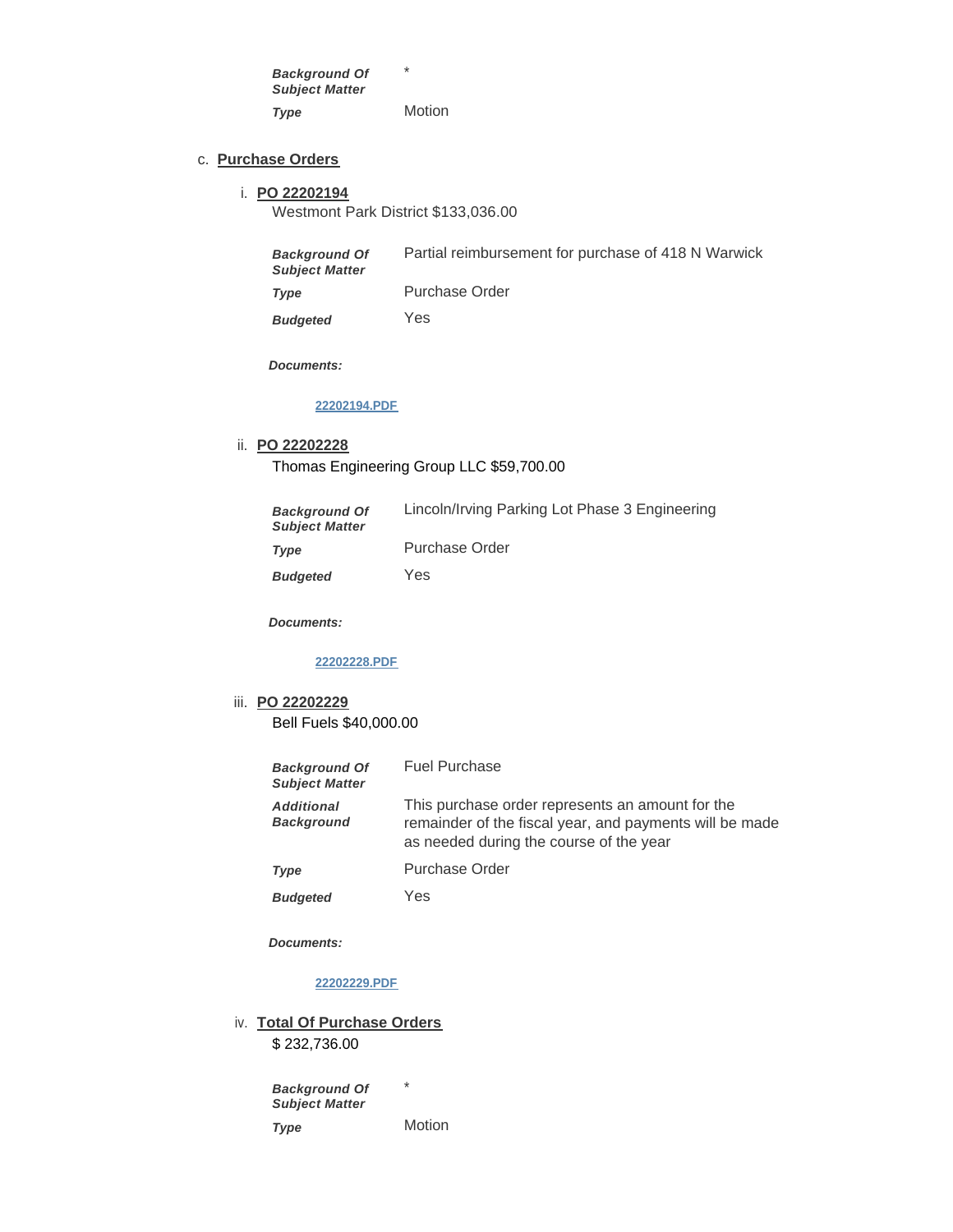# **Total Of Purchase Order And Finance Ordinance** d.

Total to be announced at the meeting.

\* Motion *Background Of Subject Matter Type* 

# **Unfinished Business 8.**

# **New Business 9.**

**Planning And Zoning Commission Reappointment**  a.

Board to consider a motion to approve the Mayor's reappointment of Christopher Lavoie to the Planning & Zoning Commission.

| <b>Background Of</b>  | This is Commissioner Lavoie's second appointment to a five |
|-----------------------|------------------------------------------------------------|
| <b>Subject Matter</b> | vear term.                                                 |
| Type                  | <b>Motion</b>                                              |

# **ComEd Agreement - Utility Relocation** b.

Board to consider an ordinance approving an agreement to relocate ComEd's electric lines at E. Burlington Ave.

| <b>Background Of</b><br><b>Subject Matter</b> | More specifically, the subject electric lines are currently<br>situated east of S. Cass Ave, north of the RR tracks along E.<br>Burlington Avenue. The estimated cost to relocate the existing<br>facilities is approximately \$928,640. |
|-----------------------------------------------|------------------------------------------------------------------------------------------------------------------------------------------------------------------------------------------------------------------------------------------|
| <b>Additional</b><br><b>Background</b>        | This is a non-binding, high level cost for preliminary budgetary<br>purposes only. Final costs will be based off the total actual<br>charges that ComEd will incur to complete this project.                                             |
| Type                                          | Ordinance                                                                                                                                                                                                                                |

### **Fire Department Lease Agreement - 2023 Pierce Tower Ladder Truck** c. Board to consider an ordinance authorizing a "turn-in tax exempt lease purchase" agreement for one Pierce Velocity 100' Mid Mount Tower Ladder Truck.

| <b>Background Of</b><br><b>Subject Matter</b> | Based on committee recommendations, a request for Village<br>authorization on an agreement to lease a 2023 100' Pierce<br>Velocity Mid Mount Tower Ladder.                                              |
|-----------------------------------------------|---------------------------------------------------------------------------------------------------------------------------------------------------------------------------------------------------------|
| <b>Additional</b><br><b>Background</b>        | Vehicle Price: \$1,690,990.00; Performance Bond \$4,153.00;<br>Pre-Pay Discount: \$39,276.00; Net Cost: \$1,655,867.00; With a<br>10-year lease the payment would be \$187,334.66 Annual in<br>Arrears. |
| <b>Recommendation</b>                         | Approve                                                                                                                                                                                                 |
| Type                                          | Ordinance                                                                                                                                                                                               |

### *Documents:*

**[NEW MIDMOUNT PLATFORM LETTER.PDF](https://westmont.illinois.gov/AgendaCenter/ViewFile/Item/8533?fileID=12619) [TURN IN LEASE OPTIONS.PDF](https://westmont.illinois.gov/AgendaCenter/ViewFile/Item/8533?fileID=12620) [PIERCE MIDMOUNT 10 YEAR LEASING SCHEDULE.PDF](https://westmont.illinois.gov/AgendaCenter/ViewFile/Item/8533?fileID=12621)**

### **Miscellaneous 10.**